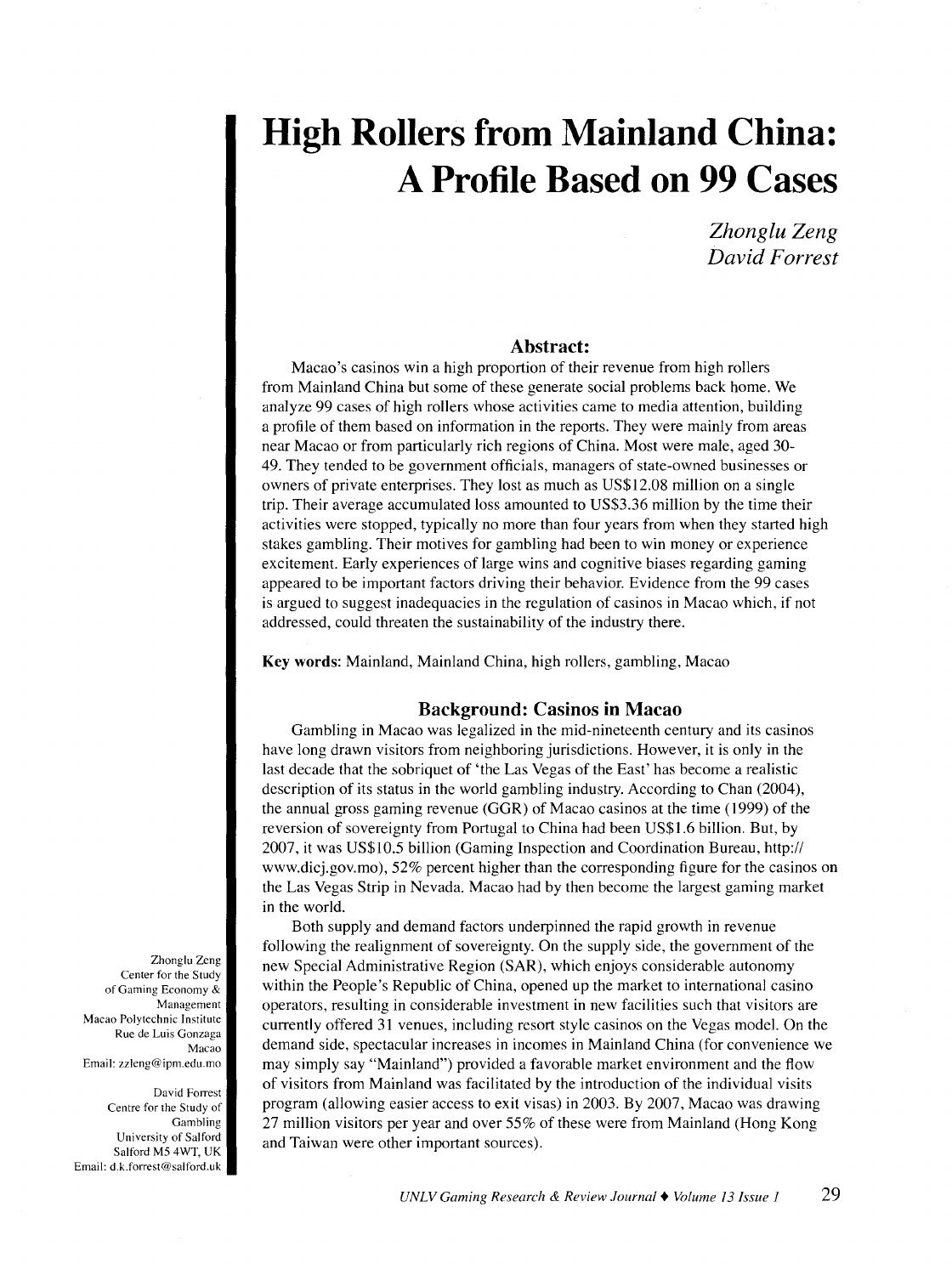Mainland China not only generates the majority of visits to Macao, it also generates the bulk of casino revenue. One industry estimate is that over 90% of the players in Macao casinos are from Mainland (Wang, 2006). Moreover, they are heavy spenders and the result is that revenue in Macao is derived from relatively few customers compared with Las Vegas: per capita gaming expenditure is about six times as great in Macao (Gu, 2006). A further illustration of the tendency to heavy spending is that an intercept study of casino patrons in Macao by Ozorio and Fong (2004) found that the median amount bet (measured as a proportion of the individual's monthly income) per casino visit was 0.72.

Even typical players in Macao therefore wager heavily by world standards. But it is the sums lost by individuals at the extreme end of the distribution that dominate casino revenue: 'high rollers' are exceptionally important in Macao compared with Las Vegas. One percent of players account for 30% of total GGR (First Economic & Financial Daily, August 14, 2006). In the first three quarters of 2008, VIP rooms yielded 69% of total GGR or US\$7.3 billion (Gaming Inspection and Coordination Bureau, http://www. dicj.gov.mo); in contrast to some other jurisdictions, the same tax rate is imposed on GGR derived from VIP rooms as in the rest of the casino and so the percentage of tax revenue accounted for by VIP rooms is similarly high.

In the VIP rooms, betting, almost all of which is on baccarat, can go as high as US\$300,000 per hand (Gu & Gao, 2006). This is consistent with the image of Chinese gamblers generally as heavy players who take risks and gamble to seek instant rewards in terms of money and excitement (Lam, 2005; Lau & Ranyard, 2005; Blaszczynski et al., 1998). It is, of course, unsurprising, given these characteristics, that Chinese gamblers appear at higher risk of developing pathological gambling problems than those from many other cultures (for a review and discussion of evidence, see Raylu & Oei, 2004).

#### **Risks to the Macao industry**

The decision of the government of the SAR to make the gaming industry the core of the Macao economy has been justified to the extent that GGR growth has been paralleled by an equally impressive rise in income per head in the territory. Indeed, per capita GDP now exceeds even that of Japan. However, there are obvious risks of basing economic well-being on a single industry. Some of these risks have been faced by historic cases of other cities, such as Monte Carlo and Las Vegas, which have grown on the back of offering legalized gaming in a region where it had been unavailable previously: there may be strong gains to be had in the short-term; but success is noticed and, in the longterm, rival gaming centers emerge in imitation of the leader. This is already happening in Asia where Singapore and, possibly, Taiwan will in the future provide alternative resort casino destinations pitched at the international market. Commentators have offered conflicting advice on how Macao should confront these challenges. Gu (2006) advocates focusing on improving the VIP room business, where Macao already excels, rather than trying to compete with the more mass market anticipated approach of Singapore. However, Lam (2005) recommends attempting to broaden the market by seeking to develop the role of slot machines, which are still of marginal importance in Macao (but dominant in Las Vegas).

Our perspective is that the most striking feature of the Macao economy is that it is not just heavily dependent on a single industry (gaming) but also on a single source of players (Mainland China) and a single segment of the market (high rollers playing baccarat). Given this, Lam's plea for diversification is readily understandable.

A particular threat to the Macao industry arises from the high proportion of revenue accounted for by high rollers from Mainland China. Generally in history, destination gaming cities have placed little emphasis on the social cost of gambling relative to its economic benefit. It is true that ready access to casinos by locals may induce problem gambling cases in the local population (and the prevalence survey by Fong & Ozorio, 2005, revealed that there was an issue in Macao). However, in a destination casino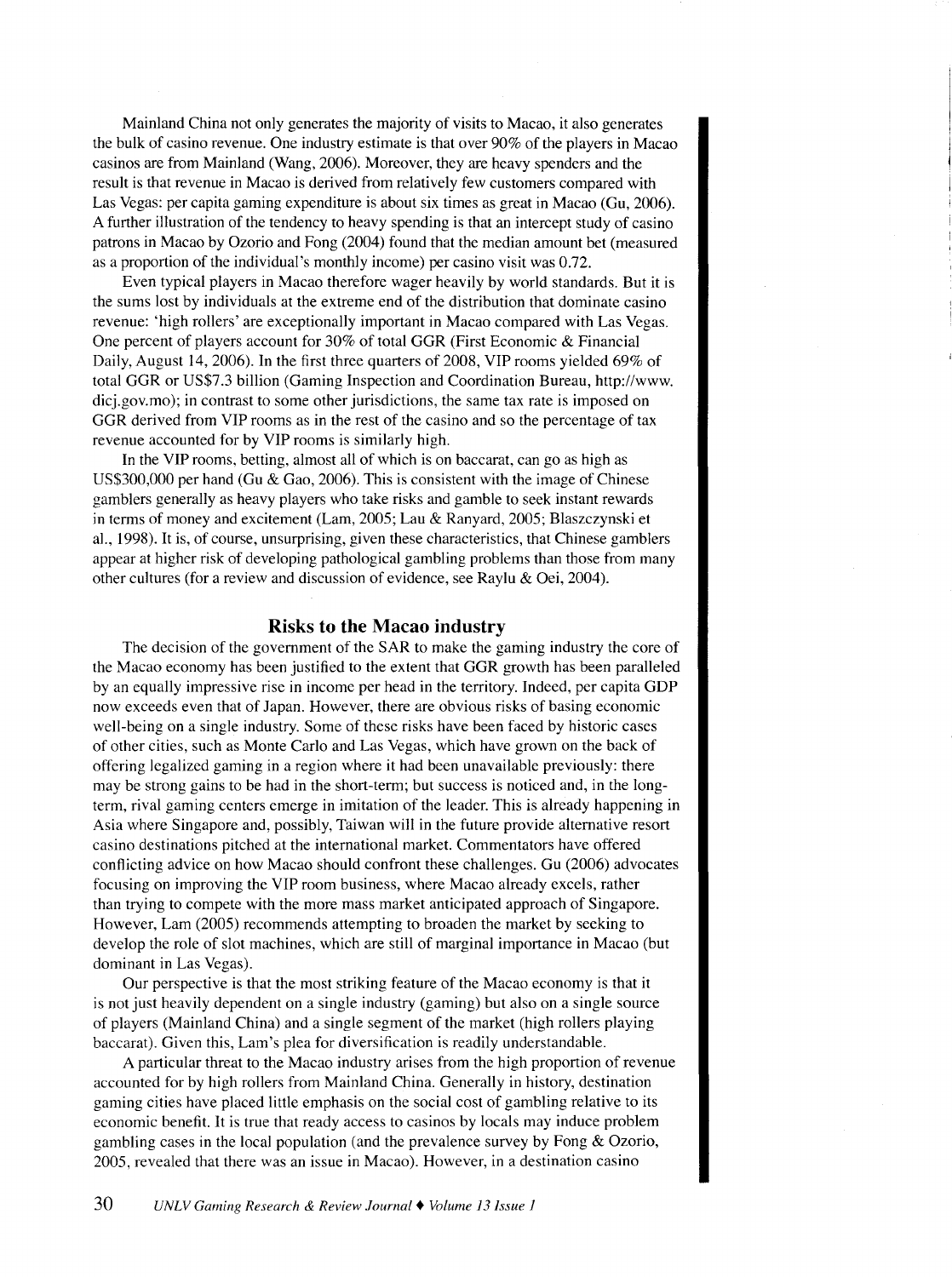city, most players are visitors and thus most problem gambling is exported elsewhere (and consequently largely ignored as a factor to be taken into account in planning the development of the industry).

Given Macao's situation, it would, however, be imprudent for it to ignore indefinitely the negative externalities imposed by its industry on Mainland China. If problems are taken home from Macao, they may become manifest in forms such as induced suicides, the bankruptcy of private enterprises and corruption in public offices. Macao takes a very high proportion of its revenue from Chinese high rollers. If their activities result in threats to social harmony in Mainland China, legal and regulatory decision making in the People's Republic has the potential to respond by reducing or cutting off the supply of high value customers to Macao. Indeed, this has already happened in the form of restrictions on public servants traveling to Macao and (from 2008) a limitation on how frequently residents of Guangdong Province can cross the border into Macao. The introduction of the latter policy appears to have caused a fall in VIP room revenue during 2008. Further policy response by Mainland could seriously undermine Macao's casinos (and so the tax revenue of the Macao Government).

It is clear that the sustainability of Macao casinos is threatened from Mainland China unless Macao adopts a credible social responsibility program that offers some chance of containing social problems experienced in Mainland as a result of excessive play in the SAR. Blaszynski et al. (2004) note that an effective response to gambling-related problems is likely to require a coordinated approach from all stakeholders. A first step to planning such a program is to understand what sorts of problems have emerged in Mainland from the activities of the high rollers on whom Macao depends. To this end, we have gathered, for systematic analysis, a sample of media reports from Mainland (and Hong Kong and Taiwan) concerning those who had gambled for high stakes in Macao casinos. Usually the high rollers featured in the reports had come to the attention of the media because their gambling career had been terminated by, for example, suicide or exposure of financial and other crime used to fund gaming activities. A scan of media

*A scan of media reports reveals typical characteristics of high rollers who got into trouble and this may be helpful in Macao in formulating policies to identify players who are at risk.* 

reports reveals typical characteristics of high rollers who got into trouble and this may be helpful in Macao in formulating policies to identify players who are at risk. Further, it is of interest, as noted below, that the media reports reveal that the perceptions of gambling and symptoms of dysfunctional play of these high roller problem cases are in fact similar to those reported for pathological gamblers generally. Our *primary* purpose is therefore to present evidence concerning high rollers whose activities became public knowledge. Our *secondary* goal is to reveal some behavioral patterns in high rollers generally and this should be of interest

not only in Macao but also to the industry and its regulators worldwide: Chinese high rollers also play high stakes baccarat in casinos from Las Vegas to Melbourne (Innis et a!., 2003). Those spending exceptional sums at the tables may of course have personal dysfunctional gambling problems or be laundering illicitly procured funds. High rollers therefore require special attention from casinos and the public agencies supervising them.

Naturally, we are mindful that high rollers who get into trouble to the extent of attracting media coverage may not be typical of the population of *all* high rollers. A sample obtained on the basis of newspaper reports is necessarily non-random and thus may or may not be representative of the whole population. Nevertheless it should be noted that it is difficult to find out *anything* about Chinese high rollers because of the very high emphasis they place on privacy. Indeed, Wang  $\&$  Eadington (2008) note that the structure of the VIP rooms in Macao has evolved in a distinctive way partially to ensure that the customers leave no trail of their transactions; for example credit is obtained from VIP representatives without any paperwork being completed. Given this strong preference for anonymity, it is unlikely that data on the behavior of high rollers in Macao can be obtained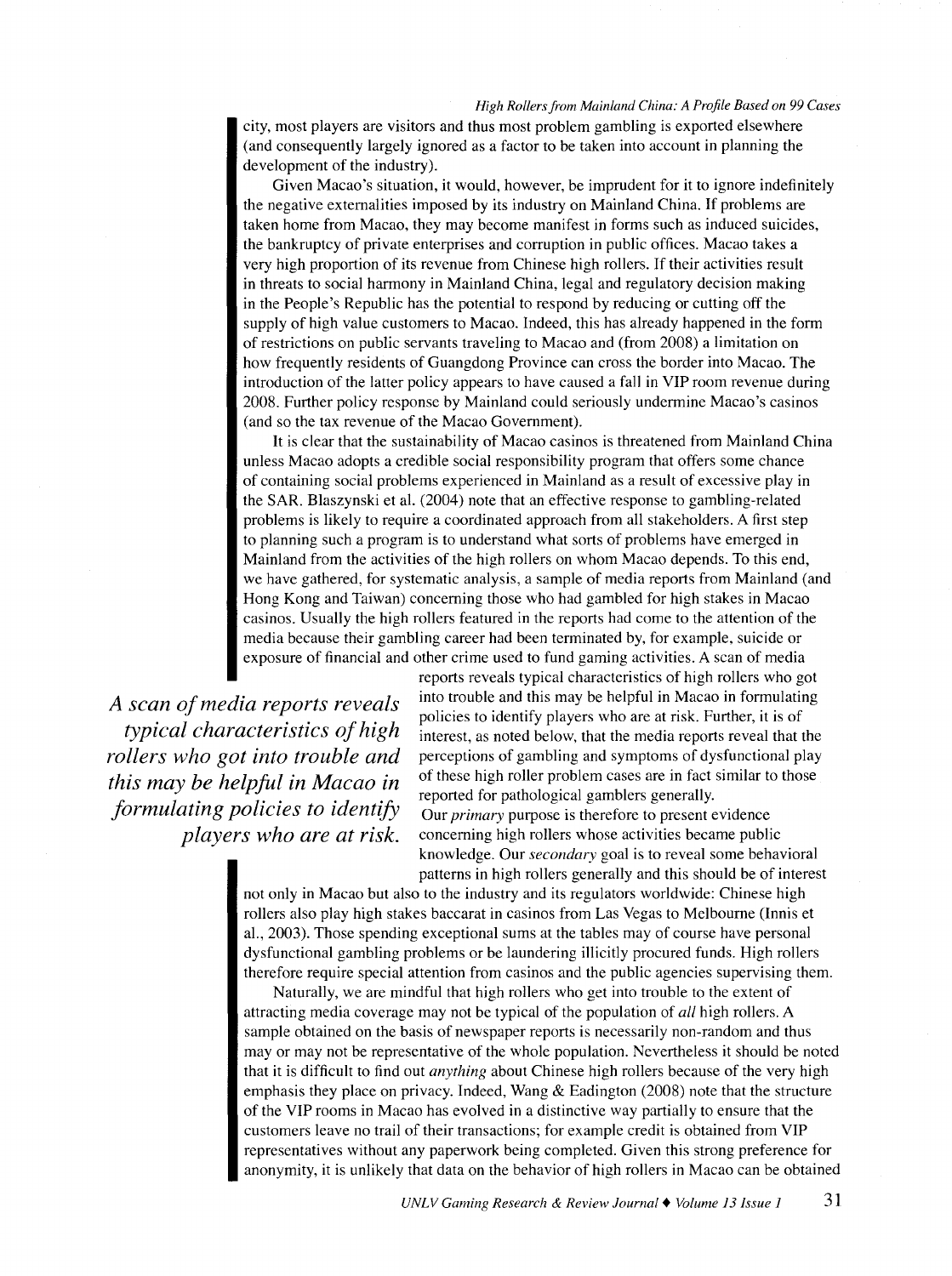by conventional means. Our research at least gathers information documented on one group of high rollers. Further, there is reason to suppose that in some respects this group by conventional means. Our research at least gathers information documented on one group of high rollers. Further, there is reason to suppose that in some respects this group may in fact fairly reflect the characteristics

all Chinese high rollers. For example, we note below that most media reports related to events that terminated the subject's high stakes gambling career within four years of its start. We also note that most of the agents providing and managing VIP customers are able to remain active in the market for just a few years because the acquaintances they recruited can typically no longer sustain their losses. Thus the normal duration of a high roller's career, as implied by our sample, is more or less similar to that implied by inference from independent information

*Those spending exceptional sums at the tables may of course have personal dysfunctional gambling problems or be laundering illicitly procured funds.* 

relevant to all high rollers, even though the subjects in our sample had their activities truncated in special circumstances.

#### **What is meant by 'high roller'?**

Although dictionaries have defined a 'high roller' as "a person who gambles for very high stakes" (Webster New World Dictionary, Merriam-Webster online, Oxford English Dictionary Online ), there is no consensus as regards just how much money can be regarded as 'high stake'. Different authorities and agencies have set different benchmarks, according to a variety of criteria. For example, a Discovery Channel documentary defined high rollers (whom it called premium players) by reference to credit quotas, describing Las Vegas premium players as Tier-1 (those with a minimum credit line of \$20,000), Tier-2 (those with credit lines in the range from \$100,000 to \$500,000) or Tier-3 players (those whose credit lines were between \$1 million and \$5 million) (Kilby et al., 2005, p.302). On this definition, a gambler with a credit line as low as US\$20,000 was regarded as a high roller.

Fodor's Las Vegas Compass American Guide defines a high roller as a player who is able and willing to lose \$100,000 or more in a weekend; such players stake at least \$10,000 a hand and have at least \$1 million dollar lines of casino credit (http://www. betsinvegas.com/ vegas-high.shtml). In contrast, Lucas et al. (2002) do not attempt to define a premium player in such terms but note that most casino marketing departments will track players with average bets of \$50 or more.

In the casino in Tasmania, Australia, a high roller is regarded as a gambler who has a bankroll of US\$10,000, and an average bet of not lower than US\$150. But in the Adelaide casino, also in Australia, a gambler with an average bet of US\$25 each hand is considered a high roller (MacDonald, 2000).

We do not ourselves offer any arbitrary definition of 'high roller' but rather include in our sample reports where the particular media outlet has categorized a gambler as such. Given that many of the reports note sums of money lost by the player, this provides some perspective regarding what Chinese societies in Mainland, Hong Kong and Taiwan understand by high stakes gambling.

#### **Methodology**

This study used content analysis as a technique to study Mainland Chinese high rollers. According to Neuman (2003, p. 219) "content analysis is a technique for gathering and analyzing the content of text. The content refers to words, meanings, pictures, symbols, ideas, themes, or any message that can be communicated". The data for analysis were news media reports collected from the Internet. By checking Newspaper Channel (http://epaperidoican.com.cn/ newspaper/ index.aspx) and Complete Newspaper Web (http://www.87871.com/newspaper/index.htm), we found that the newspapers of all the 31 administrative regions of Mainland, and those of Hong Kong, Macao and Taiwan, have an Internet presence. The Newspaper Channel listed 451 newspapers from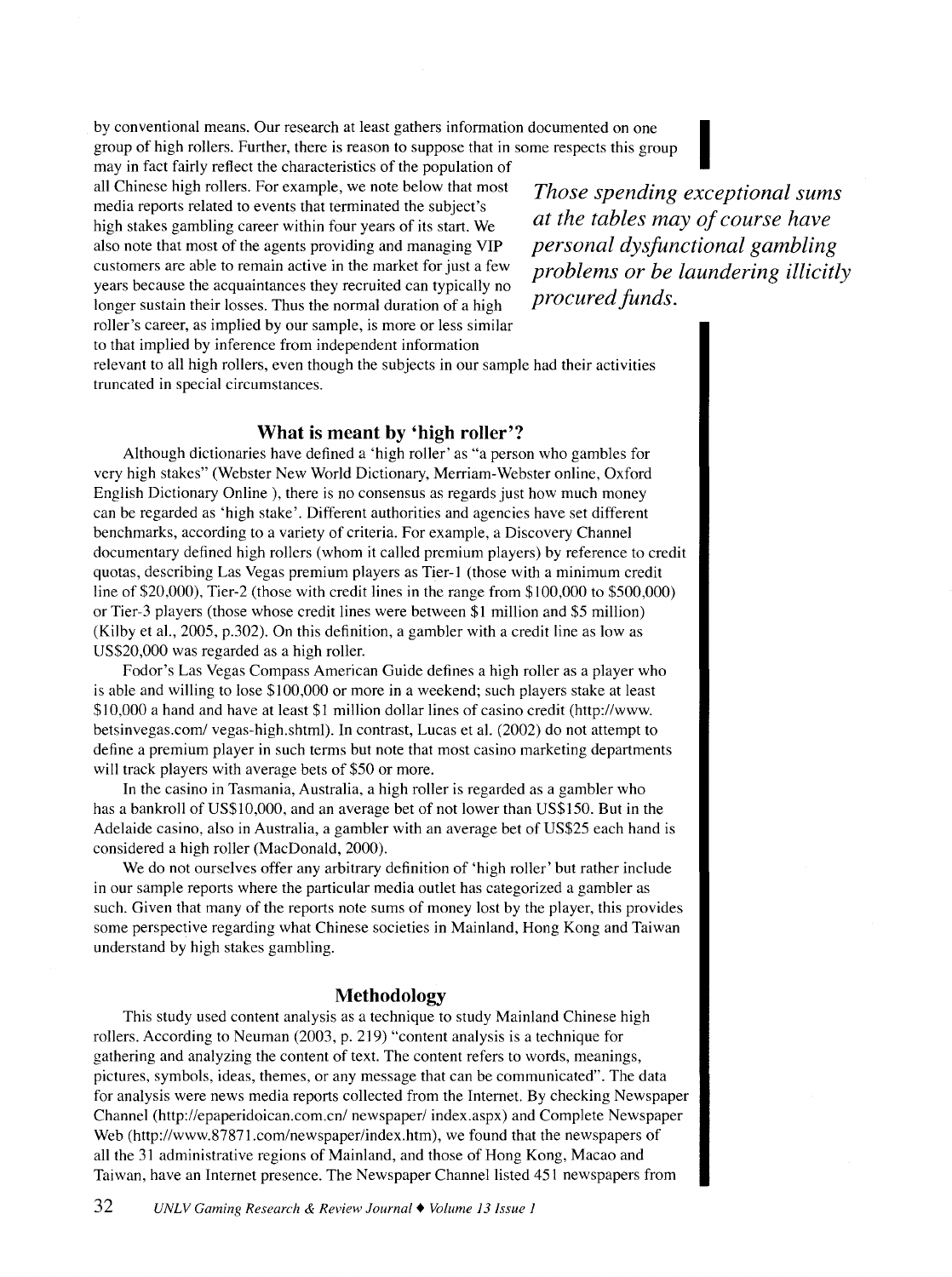Mainland, and Complete Newspaper Web 599 newspapers and news webs in Mainland, 27 in Hong Kong, 7 in Macao and I2 in Taiwan. It therefore appeared safe to rely on the Internet for gathering news stories on high rollers.

Two search engines, Baidu and Google, were employed to find information about high rollers from Mainland. These two were selected because they are the largest Chinese

# *This study used content analysis as a technique to study Mainland Chinese high rollers.*

language search engines in the world, according to China Internet Network Information Center (2007). In 2007 the market shares of search engines in Mainland were: Baidu, 74.5%; Google, I4.3%; Soho, 2.8%; Yahoo 2.I %; and all other smaller providers together, 6.3%. Plainly, the top two search engines dominated the market and so they were the focus of our search for information on high rollers.

The search was conducted between February 20 and April 30, 2008. The key term used in the search was "high stakes gamble in Macao." Although there is more than one expression for "high roller" in the English language, in Chinese the expression here is the only one commonly used. The websites searched included not only those in Mainland (in simplified Chinese characters), but also those in Taiwan, Hong Kong and Macao (in traditional Chinese characters). There were I5,300 items found on Google and 109,000 items on Baidu. By reading the first 500 items on each search engine, and deleting repetitions and items not published in formal news media, a total of 106 reports on high rollers were located. Of these, ninety nine were high rollers from Mainland and seven related to players from Hong Kong or Taiwan. Only the first 500 items on each search engine were read because, after 400 items, almost no new cases were found.

In order to avoid any possibly important omissions by searching only with the key term "high stakes gamble in Macao", the key terms "gamble in Macao" and "Macao casino gambling" were also searched. No further media reports relating to high rollers were found.

In addition to the Internet search, a search in WiseSearch, a database for news and news media reports from Hong Kong, Macao and Taiwan, was made. From the database, reports relating to *another* sixteen gamblers from Hong Kong and Taiwan were located, thus yielding a final sample of 122. So the total set of cases available for study comprised 99 Mainland gamblers, 18 Hong Kong gamblers and 5 Taiwan gamblers.

#### **Dates of the reports and reasons for them**

The earliest report in our sample appeared in I998 (and our search terminated in 2008). The development of the Internet in China had started only in I994 and news media had begun to set up websites only in late 1996 and early 1997 (Li, 2001).

In 1998, there was just one report; but in 1999 there were seven reports. The increase in reports in I999 may have been partly associated with Macao's return to China. At that time, the Ministry of National Security increased its secret checks in casinos and thereby uncovered cases of high government officials from Mainland who gambled heavily. From 2002 to 2005, the number of news reports increased steadily but fell sharply in 2006, the year of a campaign that cracked down on gambling in Mainland. However, from 2007, the reports increased again and reached a new peak. In the four months of 2008 included in the search, there were nine new cases (Fig. I). Generally, the number of news media reports increased in line with the general growth trend of gaming in Macao (Fig. 2).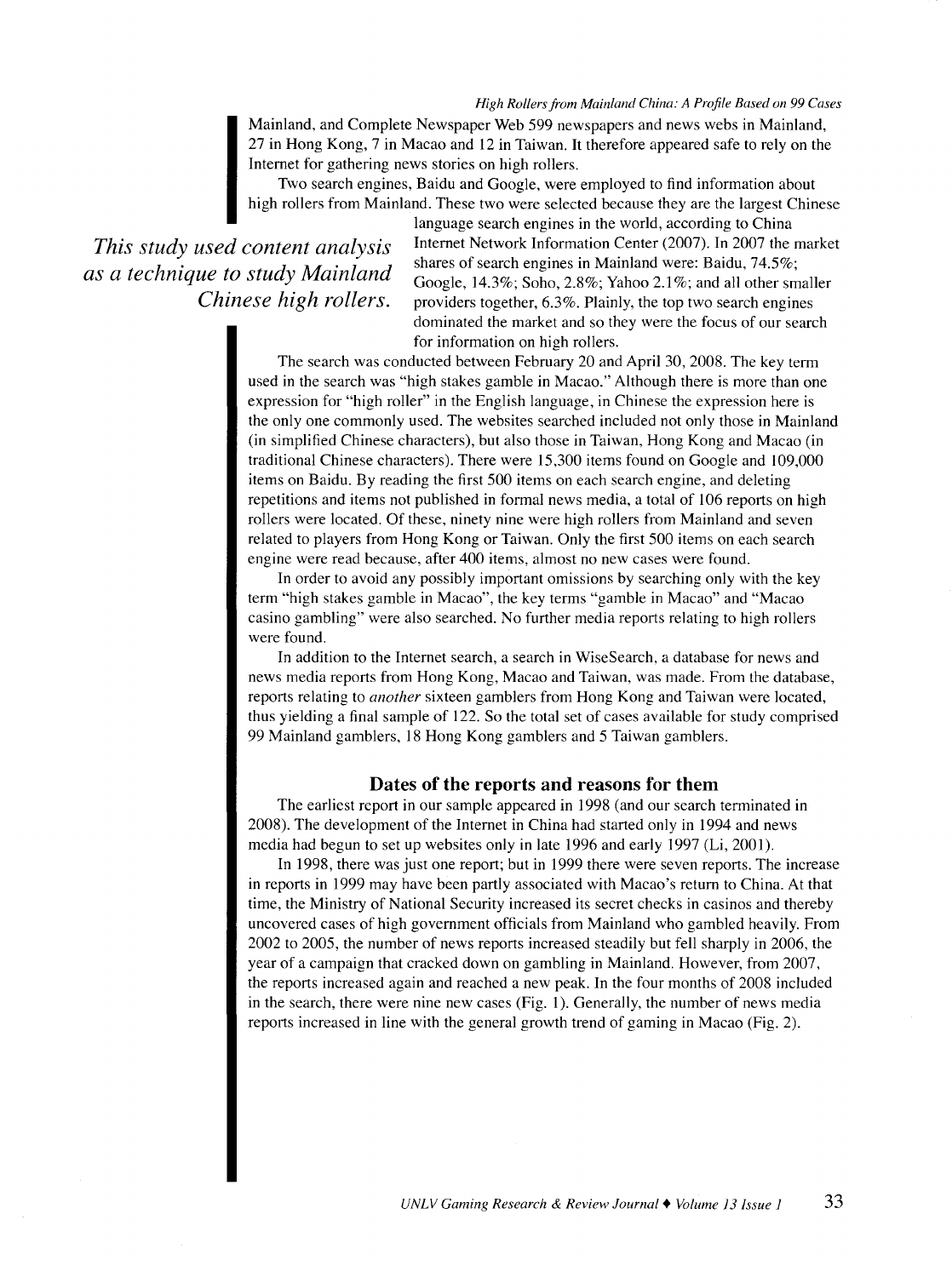Fig. 1 Number of Reports on High Rollers from Mainland



\*The number for 2008 is just for the period Jan-Apr.



Fig. 2 The Growth of Gaming Revenue in Macao (in US\$m)

Although the first news media report appeared only in 1998, it included reference to a much earlier incident that had occurred in 1991, the year when Guangdong Province published Regulations Forbidding Gambling. In December that year, Tang Boheng, the General Manager of Jiangmen Kitchen Facilities Industrial Company, was given a death sentence because he embezzled about RMB1 million (US\$188,000 at the then exchange rate) and lost all of it gambling in Macao.

While the media record makes no reference to cases before this, Mainland high rollers are very likely to have been active even earlier than 1991 since cases reported in the news media related only to those who had committed crimes and whose crimes had been detected. If a gambler committed a crime but was not discovered, there would not be any report, and it can reasonably be speculated that many gambling related crimes were not discovered.

#### **Results**

The features that lead to the news media reports can be divided into 2 types: those involving crimes and those not involving crimes. Of the 99 Mainland cases, 87 involved crimes. The largest category of crimes, involving taking bribes or misappropriating or embezzling public funds, were committed by government officials or high level managers of state-owned enterprises (SOEs) to raise money for high stakes gambling in Macao. The second category of crimes is fraud: after losing a large amount of money, some high rollers resorted to fraud to get money to support their gambling or pay their gambling debts. The third category is "other crimes", which includes offences such as illegal fund-raising and illegal detention of people, related to gambling. The non-crime category

Data source: Macao Statistics & Census Services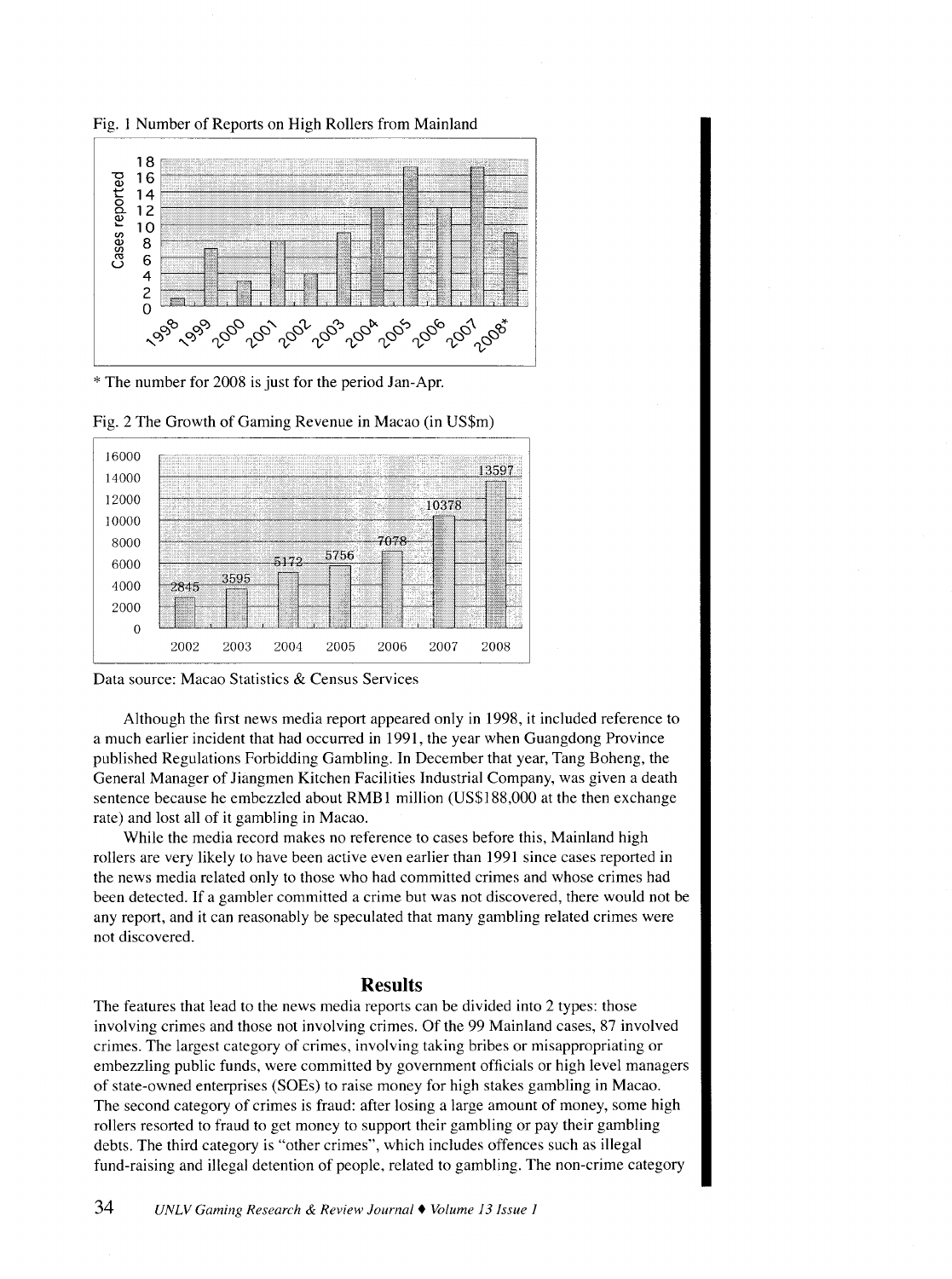includes suicide, attempted suicide and being killed because of gambling (Table I). All these circumstances are of course unusual, if not sensational, thus attracting reportage from the media.

Table 1 Factors leading to the news media reports

| <b>Factors</b>                                          | <b>Number of cases</b> |
|---------------------------------------------------------|------------------------|
| Crimes involving taking bribes, misappropriating or     | 57                     |
| embezzling public funds                                 |                        |
| Fraud                                                   | 14                     |
| Other crimes                                            | 16                     |
| Suicide or being killed for reasons related to gambling | 12                     |

#### **The Geographical Distribution of Mainland High Rollers**

As shown in Table 2, the 99 high rollers from Mainland were from 22 provinces or municipalities directly under the central government (out of a total in Mainland of 31). The provinces or autonomous regions without high rollers reported were Hebei, Shandong, Henan, Yunnan, Qinghai, Tibet, Inner Mongonia, Ningxia and Xinjiang. These areas were either far away from Macao or had a low income level.

| Area      | Cases | Area    | Cases          |
|-----------|-------|---------|----------------|
| Guangdong | 36    | Hunan   | 3              |
| Zhejiang  | 12    | Jilin   | $\overline{c}$ |
| Hubei     | 8     | Sichuan |                |
| Shanghai  | 5     | Tianjin |                |
| Beijing   | 4     | Guizhou |                |

Table 2 The Source Areas of High Rollers from Mainland China

Jiangxi 4 Hainan Shanxi 4 Heilongjiang Liaoning 3 Gansu Fujian 3 Shaanxi Jiangsu 3 Anhui Chongqing 3 Guangxi

The province with the highest number of high rollers in the sample was Guangdong, followed by Zhejiang. These two provinces, which accounted for 48 of the 99 observations, are amongst the richest in Mainland and are close to Macao. Guangdong, in fact, borders Macao and, from most of its cities, Macao can be reached by road in 2-3 hours. Although Zhejiang is a little further away, it has direct flights from its capital, Hangzhou, to Macao, with just 2 hours and 15 minutes flight time. Thus traveling from Hangzhou to Macao can be as convenient as traveling between Guangdong and Macao.

#### **Occupational status of Mainland high rollers**

Table 3 displays the occupational status of the 99 high rollers in the Mainland sample. The biggest group (33) comprises government officials (the term used here to refer to anyone working in a government organization in a managerial position). The next largest groups were private business owners (25) and high ranking officials of state-owned enterprises (SOEs) (19). The latter includes anyone who was working in a senior post in an SOE, including general managers, vice general managers, directors of departments, presidents of state-owned banks, managers of bank branches etc. The final specific group

 $\mathbf{1}$  $\overline{1}$  $\overline{1}$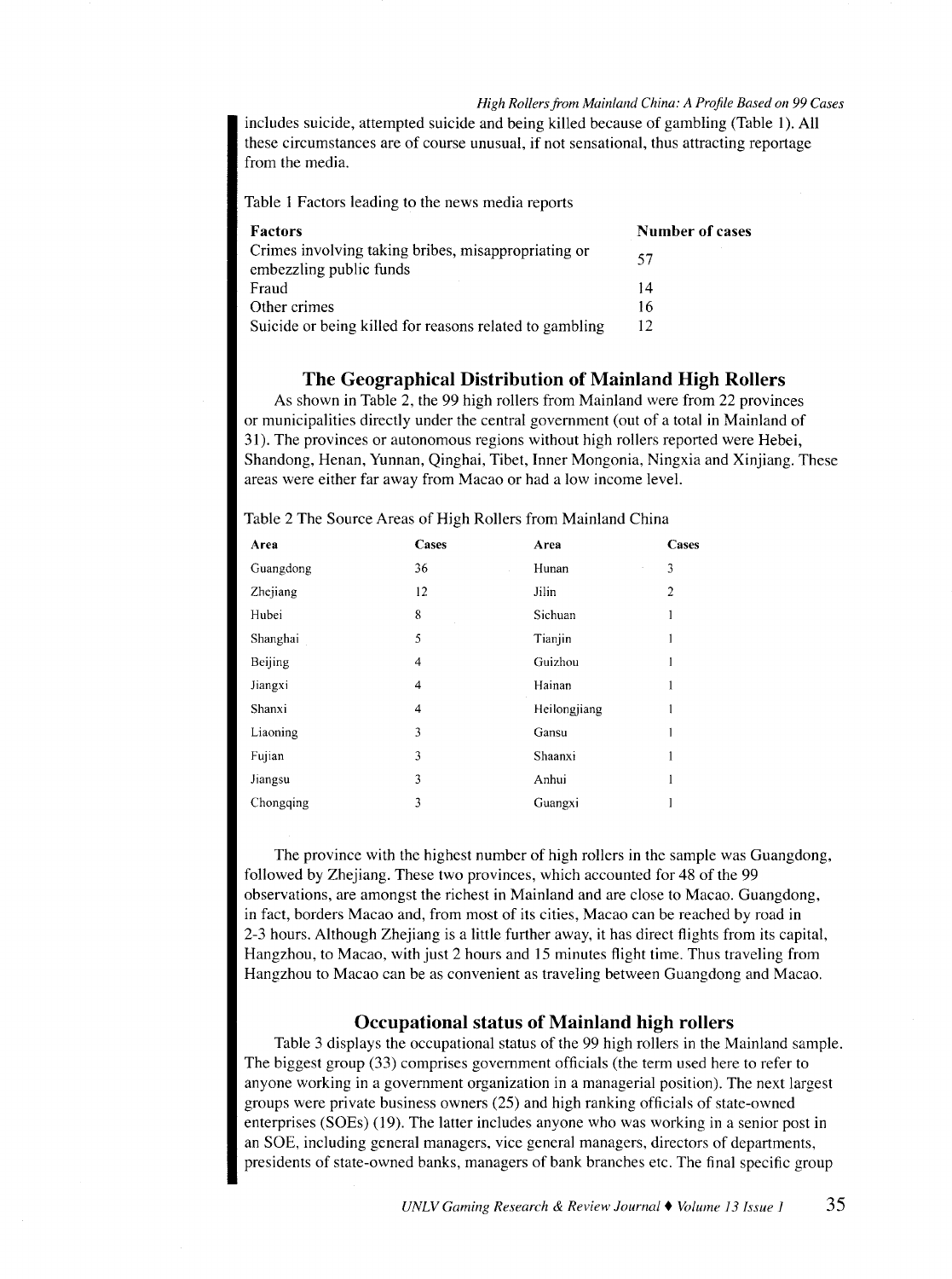(8), cashiers of enterprises (cashiers are defined here to refer to anyone who has charge of money and collects and records payments), were all, except one, from SOEs (including a state-owned bank). This was deduced from the reports either specifying their employer or identifying their crimes as 'embezzlement of public funds' or 'misappropriation of public funds'. That most cashiers involved were in the public sector might reflect stricter control systems in the private sector *or* a reluctance by private businesses to involve the judicial system *or* a lower level of media interest where public funds are not involved. The miscellaneous group of eleven cases, 'others' in the Table, includes cases of lawyers, gamblers whose identities were unknown, those not employed, criminal gangsters, salespersons, one manager of a collectively owned plant and others. None of these subcategories included more than two cases.

Table 3 The occupational status of Mainland high rollers

| <b>Occupational status</b>  | Number |
|-----------------------------|--------|
| Government officials        | 33     |
| Private business owners     | 25     |
| High level managers of SOEs | 19     |
| Cashiers of SOEs            | 8      |
| <b>Others</b>               | 14     |

### **The amount lost from gambling**

Only 56 of the 99 cases revealed information on the amounts lost on individual trips to Macao. Where there were figures on more than one individual trip, we recorded the highest one-time loss. On this basis, losses ranged from US\$6,038 (RMB50,000) to US\$12.08 million (RMBIOO million). The median loss was US\$120,800 (RMBI million). This is almost comparable to the average consumption reported by the Macao Daily, which quotes government data as showing that the spending of a high roller in a YIP room averaged US\$125,000 (one million Macao dollars) for each visit (Macao Daily, August 21, 2008). This is another indication that the high rollers in the sample were in fact typical of Macao high rollers generally.

Possibly of greater interest are the aggregate losses of these high rollers during the whole period during which they indulged in high stakes gambling in Macao. From the perspective of the casinos, the high roller's career loss represents his total value to them. From the perspective of the source from which the funds were raised, this represents the loss the rogue gambler imposed on them.

Of the 99 cases, some explicitly reported the total loss but others did not, or else presented ambiguous data. In calculating total losses as reported in Table 4, the following principles were followed:

- (i) if there were specific figures, the exact figure was calculated;
- (ii) if there were no specific figures or the data were ambiguous, the data were not included;
- (iii) if a range of figures was offered, only the lowest one was included in calculations (for instance, if a report said that someone had lost "several million" during his gambling life, then one million was the figure used and if a report said that someone took "more than RMB7 million" and lost all of it, only RMB7 million was recorded);
- (iv) if no loss was mentioned, but a person's gambling debt was reported, then his total gambling debt was regarded as the money he lost;
- (v) if a report said that someone went to Macao to gamble with a certain amount of embezzled money, and later had no money to bring back, the money he embezzled was regarded as the money he lost.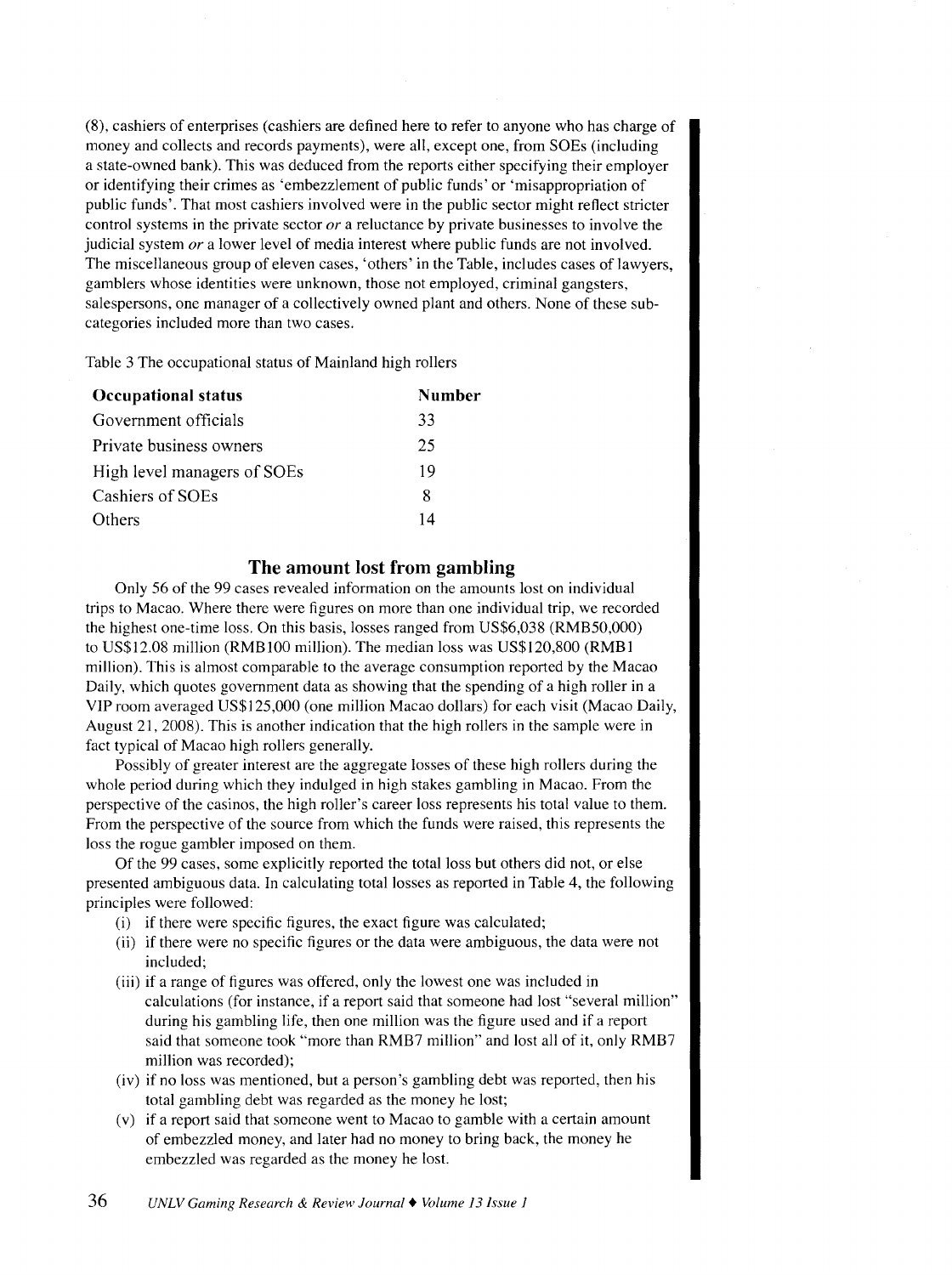(vi) The reports of course quoted figures in the national currency. In reporting the US dollar equivalent, we converted using (for gambling activity from 1994 on) the median rate for the year as published by the People's Bank of China) http:// www.pbc.gov.cn). We used the mean rate published in Baidu Encyclopedea (http://baike.baidu.com/view/16730.htm#4) for gambling activity before 1994 as the median was not available. Note that the reports we gathered date from 1998 but sometimes they refer to gambling by the subject in earlier years and so we always use the exchange rate of that time. Where a figure quoted related to a loss incurred over more than one calendar year, we used the highest of the rates for those years, making the estimate in US dollars conservative.

These principles were deliberately conservative to the extent that only lower bound estimates of losses entered the data set. The only exception was in the case of Li Jingren who had embezzled "more than" US\$94,200 (RMB780,000) and lost "almost all" of it in gambling. Here, US\$94,200 (RMB780,000) was taken to be an appropriate figure.

Following these principles, it was possible to estimate aggregate loss in 83 of the 99 cases. Losses by occupational status are exhibited in Table 4. The most spectacular loss, US\$96.62 million (RMB800 million) related to the owner of a private business, and generally losses were much higher for this group, and for government officials and high level managers, of SOEs than for cashiers and "others."

Table 4. Total accumulated loss for individual high rollers from Mainland (in US\$)

| <b>Occupational status</b>            | <b>Reported</b><br>Cases | <b>Highest</b><br>Amount<br>Lost | Lowest<br>Amount<br>Lost | Mean<br>Amount<br>Lost | Median<br>Amount<br>Lost |
|---------------------------------------|--------------------------|----------------------------------|--------------------------|------------------------|--------------------------|
| Government officials                  | 24                       | 12.08m                           | 18.100                   | 2.76m                  | 1.15m                    |
| Private owners                        | 20                       | 96.62m                           | 163.000                  | 8.25m                  | 1.21 <sub>m</sub>        |
| High level managers of<br><b>SOEs</b> | 18                       | 12.00m                           | 18, 100                  | 1.88m                  | 1.00 <sub>m</sub>        |
| Cashiers                              | 8                        | 1.29m                            | 103,900                  | 550,940                | 452,300                  |
| Others                                | 13                       | 2.24m                            | 12.100                   | 616,000                | 346,600                  |

It is instructive to contrast the scale of losses in the 83 Mainland cases with losses noted in the 23 reports available on high rollers from Hong Kong and Taiwan. Table 5 illustrates that Hong Kong and Taiwan 'high rollers' lost money on a much less heroic scale than those Mainland gamblers whose careers came under the media spotlight. Maximum losses in this limited sample are far below those for the worst cases amongst Mainland players. In fact, minimum figures suggest that the media in those areas might be rather liberal in applying the term 'high roller.'

Table 5. A Comparison of Cumulative Gambling Losses in \$US by High Rollers of Three Areas

|           | <b>Reported</b> | <b>Highest</b> | Lowest | Mean    | Median  |
|-----------|-----------------|----------------|--------|---------|---------|
| Areas     | <b>Cases</b>    | Amount         | Amount | Amount  | Amount  |
| Mainland  | 83              | 96.62m         | 12.100 | 3.34m   | 876.800 |
| Taiwan    | C.              | 3.36m          | 400    | 945.000 | 186.000 |
| Hong Kong | 18              | 1.67m          | 63     | 209,000 | 18.000  |

#### The Age of High Rollers

How old were the high rollers when they began to gamble in Macao? Age was reported in 58 of the 99 cases. The periods for which their gambling in Macao had lasted varied between one and several years. If measured by the age at which they started, the oldest was 60 and the youngest 24. The distribution is shown in Table 6. Note that the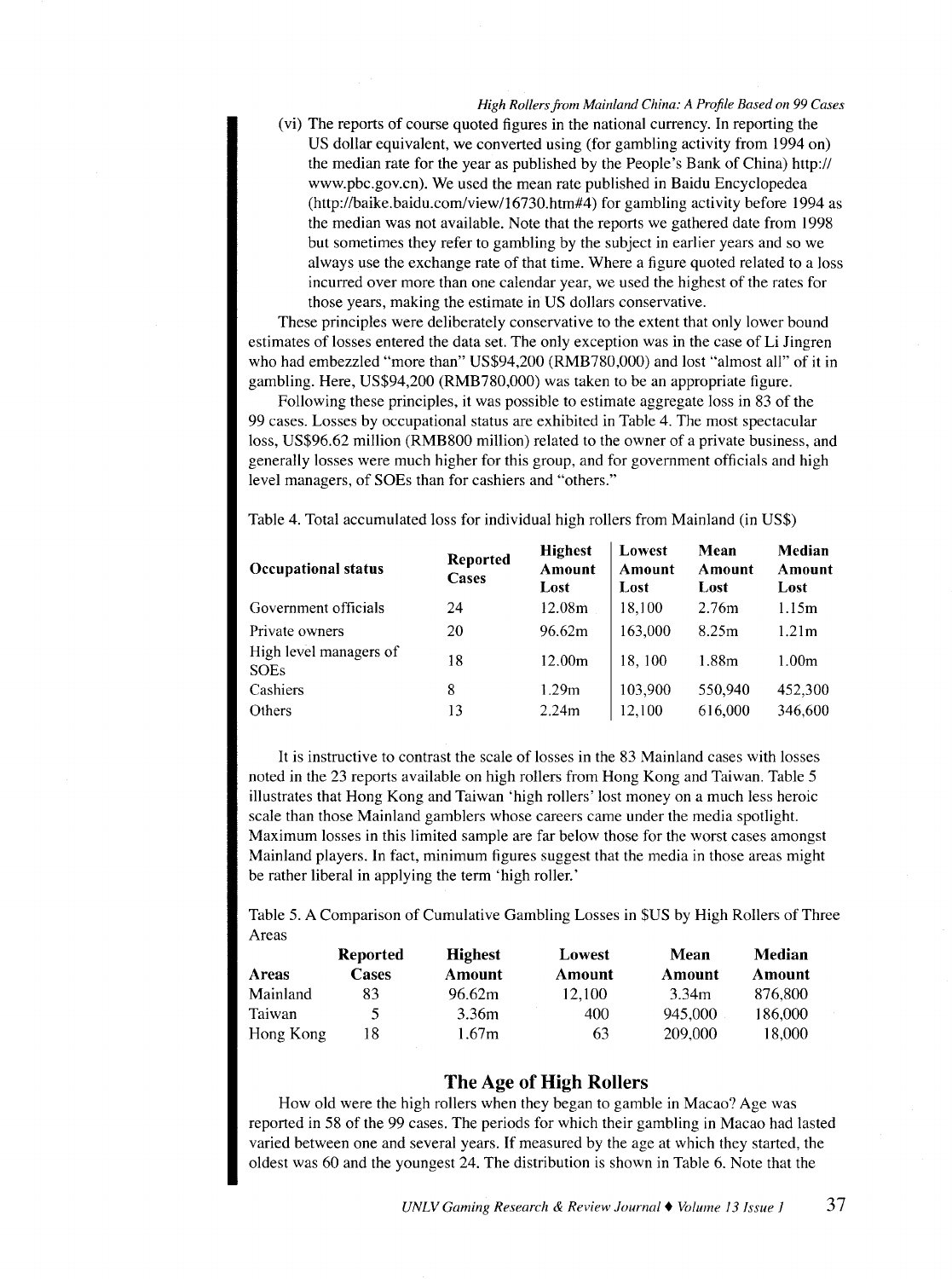subjects had typically embarked on their episodes as high rollers in middle age (35 of the 58 cases beginning in their thirties or forties).

Table 6. Age Distribution of High Rollers (measured at the start of their high stakes gambling) N=58

| Ages         | <b>Number of Cases</b> |
|--------------|------------------------|
| $20 - 29$    | 6                      |
| 30-39        | 19                     |
| 40-49        | 16                     |
| 50-59        | 6                      |
| $60 \& over$ |                        |

#### **Duration of high stakes gambling**

For how many years can a high roller from the Mainland keep up his high stakes gambling activities? There were 56 cases for which duration could be calculated. Of these, 42 had had 'careers' lasting for four or fewer years and only two had lasted more than seven years (Table 7). The two longest durations related to high ranking government officials who could afford high stakes gambling for so long because they were taking bribes. They had started gambling at a time when the Mainland authorities exercised less monitoring and control of officials gambling in Macao than has been the case in recent years.

The finding is in line with discussion of VIP customer representatives by Wang (2005). VIP customer representatives are agents who find high rollers and bring them to VIP rooms in Macao casinos. According to Wang, there is high turnover amongst this group because, after their customers (usually people they or their friends know very well) have lost all their money in a few years, their customer sources are exhausted: then the old representatives have to leave the market and new representatives with access to new customers take their place.

Table 7. Duration of high rollers' gambling N=56

| ÷<br>$\tilde{\phantom{a}}$<br>÷ |               |
|---------------------------------|---------------|
| <b>Years</b>                    | <b>Number</b> |
|                                 | 11            |
| 2                               | 9             |
| 3                               | 10            |
|                                 | 12            |
| 5                               | 5             |
| 6                               | 5             |
|                                 |               |
| More than 7                     |               |
|                                 |               |

Caution should of course be exercised in interpreting the duration data. As already conceded, the information available does not come from a random sample of all Mainland high rollers playing in Macao nor even from a random sample of all those playing with illicitly acquired funds. Rather it includes only observations of those whose careers have been terminated by exposure. Duration is not observed for those who completed their careers as high rollers without their crimes having been found out. Nevertheless, the limited duration observed is suggestive of the length of time beyond which such large accumulated losses have been incurred that the crimes related to them become very hard to conceal. Of course, the duration of a particular high roller's career depends on many factors, including his financial resources, the frequency of his visits to Macao casinos and the duration of each of his gambling sessions.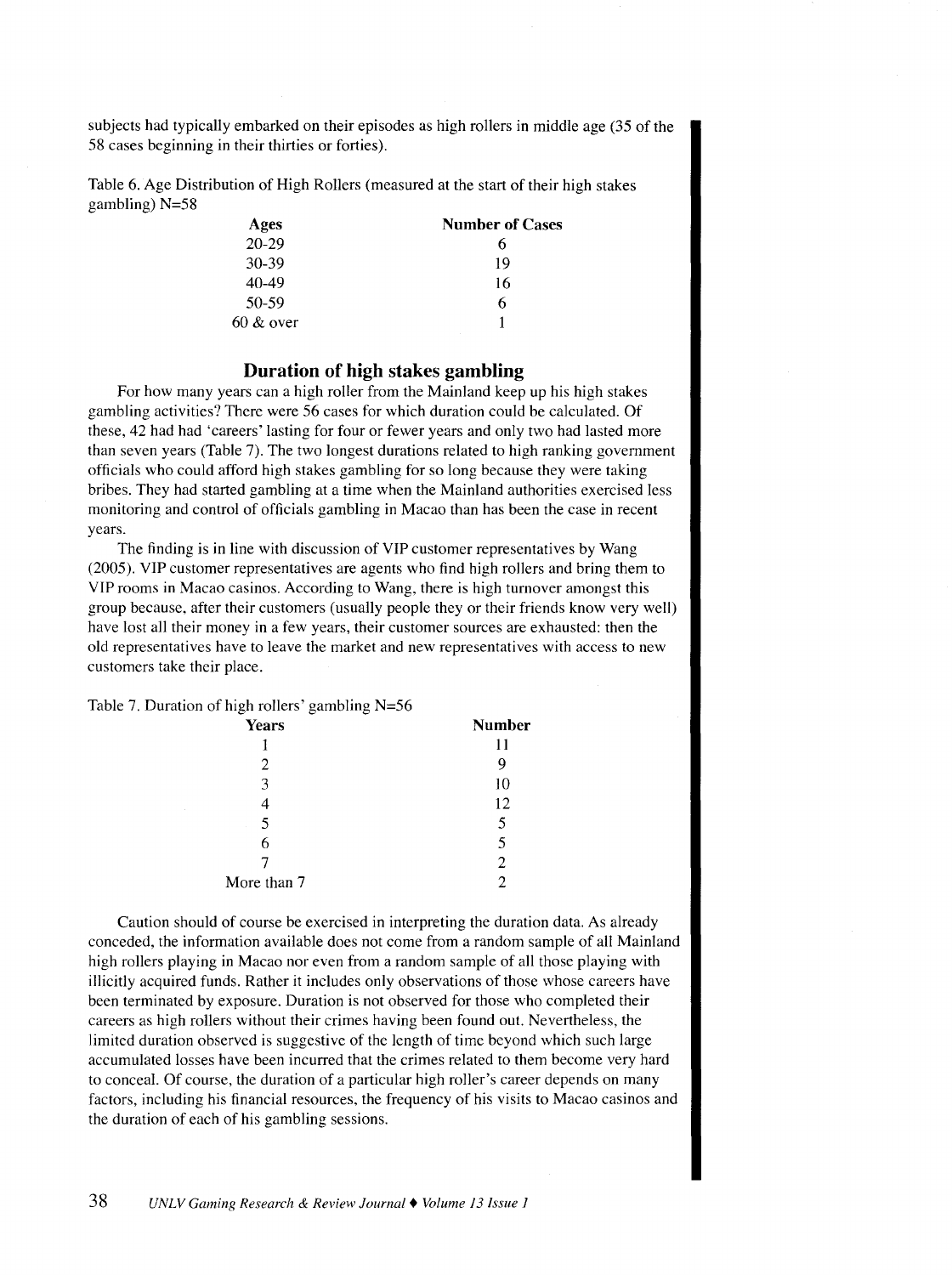**Gender**<br>
Of the 99 cases, only six related to women. Fiver<br>
a leader in a local bank). The male high rollers, on<br>
kinds of people, including a<br>
OC consection of the SOEs private business our Of the 99 cases, only six related to women. Five of these were cashiers (the other was a leader in a local bank). The male high rollers, on the other hand, consisted of different

*related to women.* 

kinds of people, including government officials, managers of *Of the 99 cases, only six* SOEs, private business owners, and gangs of thieves. As far as the amount of money lost is concerned, women high rollers gambled much less heavily. The average loss over all of the 83 cases where loss could be calculated was US\$3.3 million, while the average

loss for the six women was only US\$1.3 million. From this, we might draw the tentative conclusion that the bulk of Mainland high rollers' spending came from males.

#### **Motivations for gambling**

In only 33 of the 99 cases in the Mainland sample were motivations for gambling mentioned. These were varied and included seeking a pleasant sensation, seeking stimulus, winning money, demonstrating ability, and others. But two factors that appeared relevant to understanding why subjects continued to gamble stand out: early experience of big wins and cognitive biases in respect of gambling. In twelve of 33 cases, subjects referred to the influence of having won money in early gambling experiences. After winning 'big money', many of them felt excited, or believed that it was easy to win money in casinos; thus they became heavy gamblers. That this should be common in a sample of players whose gambling had been dysfunctional is consistent with the findings of much research in western countries, which finds that there is often an association between an early big win and problem gambling. For example, Lambos et a!. (2007) found that problem gamblers were significantly more likely than other respondents to indicate having had a large win when they first started gambling (43.5%, compared to 38.2% of 'at risk' gamblers and 11.0% of 'not at risk' gamblers). Wiebe et al. (2001) reported that, when participants were asked about a first big win, only one in four gamblers recalled one; however, as the severity of gambling problems increased, the likelihood of recalling a first big win also increased progressively from 21.7% among non-problem gamblers to 63.6% among the most severe problem gamblers. Thus experience and memory of a big win at the time gambling activity commenced may serve to encourage further gambling activity and this common finding is reflected in the sample of extreme gamblers analyzed here.

Cognitive bias is another factor explored in the literature on problem and pathological gaming. Baccarat, the game of choice for most high rollers in Macao, is a game of pure chance: "the game has no memory, with each result being effectively independent" (MacDonald, 2001). The winning probabilities are random, with the casinos having an advantage vis-a-vis gamblers. But many high rollers do not accept this. They believe, to quote from some of our 99 reports: "I have good luck and can make money very easily", "it is a short cut for getting money", "as long as one has enough money, he is sure to win", "the more one loses money, the more money he is sure to win", ·'and I have mastered the secret of gambling". Because of such cognitive biases, it is easy to appreciate why high rollers kept on gambling even after accumulating very substantial losses, leading to serious consequences. Table 8 records statements by subjects of the cases in our sample that illustrate their motivation for gambling and continuing to gamble.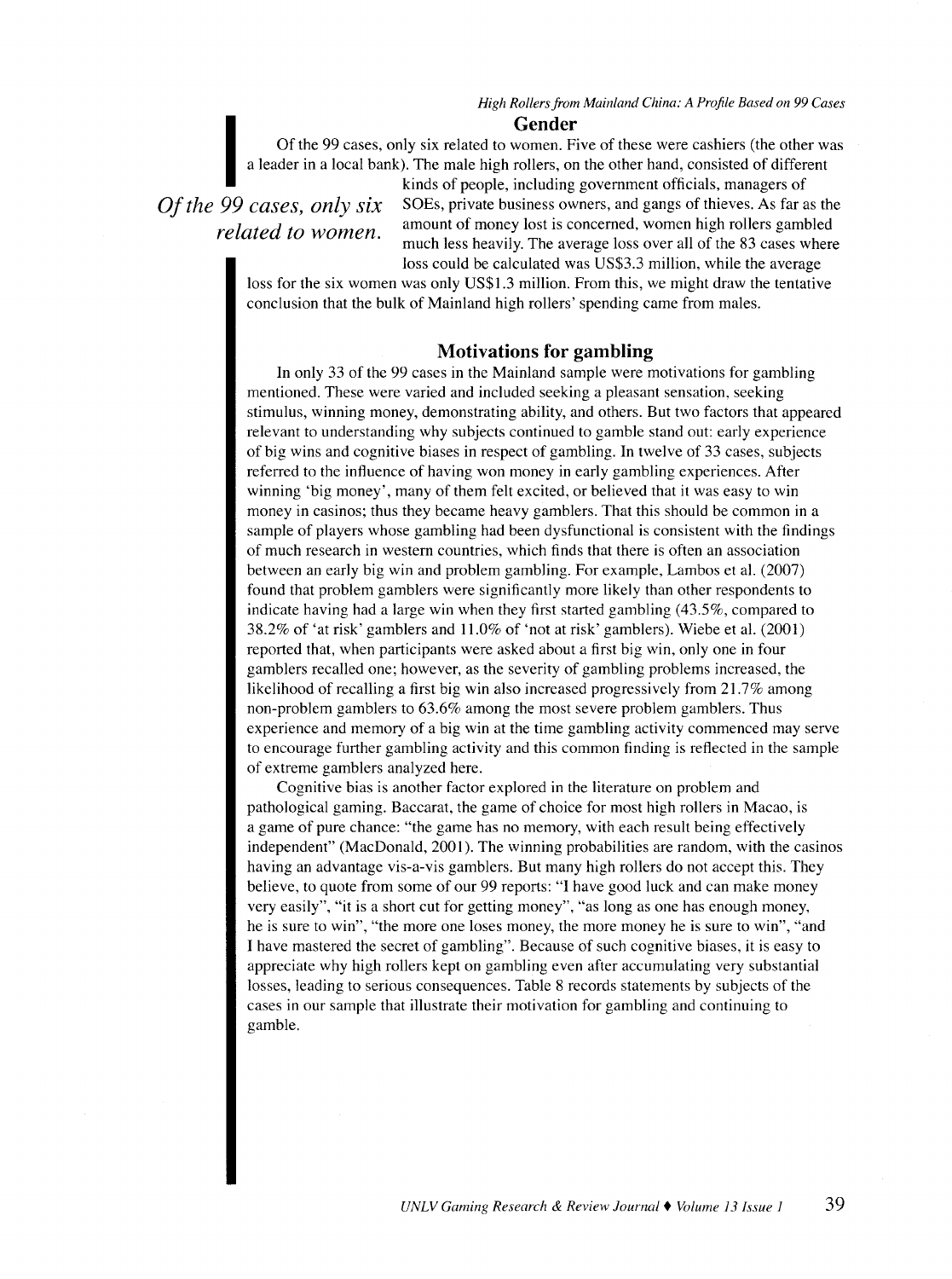#### Table 8. Motivation for gambling.

| Experience the pleasure of winning money.<br>٠                                            |
|-------------------------------------------------------------------------------------------|
| Seeking excitement in casinos out of Mainland.                                            |
| Gambling is purely for an adventure, for excitement.<br>$\bullet$                         |
| I want to win 10 million, then I'll go to live abroad.<br>٠                               |
| If I win, I'll become rich.<br>٠                                                          |
| If I win this time, I want to win more next time.                                         |
| $\bullet$<br>I must win back the money lost, I must, I cannot go back this way.           |
| Even if I win money, I will not leave, I want to win more.                                |
| When Ma Huiming went to a casino in Macao, and won HK\$13,000 with HK\$2,000,<br>٠        |
| he was too excited and had a sleepless night.                                             |
| Ma Yong won HK\$200,000 the first time he went to a casino. This windfall made him<br>٠   |
| hopelessly addicted to gambling.                                                          |
| Jin Jianpei took HK\$3,000 to a casino to try his luck and won more than HK\$30,000.      |
| He was too excited to go to sleep that night.                                             |
| After he won a large sum of money, Chen Huannai became ambitious and swell-               |
| headed.                                                                                   |
| Cui Yan went to Casino Lisboa to gamble for the first time and won HK\$300,000.<br>0      |
| Li Jingren won US\$70 with only US\$30 worth of chips. He was greatly pleased and         |
| thus became addicted to gambling.                                                         |
| At the very beginning, Ah Kang was lucky and won some money. So he could not stop<br>٠    |
| gambling even when he wished to.                                                          |
| Shen Hualin won RMB180,000 with only RMB5,000. He thus discovered that                    |
| gambling was very exciting.                                                               |
| I have good luck, so can win a lot but lose little.<br>٠                                  |
| It is too easy to make money in casinos.<br>٠                                             |
| I have good luck. If things keep on like this, I could easily win 10 million.             |
| It is faster to earn money by gambling than by doing coal business!<br>۰                  |
| Gambling is a short cut for making money. It is well- concealed and safer than other<br>۰ |
| means.                                                                                    |
| I heard that the chance to win is very great in Macao casinos.                            |
| As long as one has enough money and good luck, he is sure to win money.                   |
| I don't think I will remain unlucky.<br>۰                                                 |
| I don't think I could not win money!                                                      |
| I really believe that I can win back my money.                                            |
| If one loses a lot, one can win a lot.                                                    |
| If I am given one more chance, I can win back the money lost.<br>٠                        |
| If I can get another 300,000, I can reverse the losing situation.                         |
| I have almost mastered the recipe for winning money.<br>0                                 |
| To gamble in Macao can show one's heroic qualities.                                       |
| To gamble in Macao for enjoying one's gambling skill.                                     |
|                                                                                           |

### The consequences of high stakes gambling

It was to fund high stakes gambling that most of the high rollers in our sample embarked on a path of crime. The crimes they committed include embezzlement of

public funds, taking bribes, fraud etc. The high stakes gambling of high rollers from the Mainland brought serious consequences to themselves as well as to the rest of society. Of the 99 cases, fifteen were executed and two were sentenced to death but reprieved; twenty were imprisoned for between ten and twenty years; seven committed suicide or were killed by others; and more than ten private enterprises went bankrupt.

*It was to fund high stakes gambling that most of the high rollers in our sample embarked on a path of crime.* 

#### **Discussion**

Based on analysis of these 99 cases, we have found that the high rollers from Mainland who were subsequently involved in media exposure came from rich areas or areas close to Macao. They tended to be male, middle aged and government officials, high level managers of state-owned enterprises, or owners of private enterprises. They had money themselves or could get money easily. The amount gambled on a trip to Macao ranged from US\$6,000 to US\$12 million (RMB50,000 to RMBIOO million). Their total loss during their whole gambling life as a high roller amounted to an average of US\$3.3 million. Their high stakes gambling lasted about four years and, after that, due to their crimes being detected or other causes, their gambling was stopped. The motivation to gamble was to win money or seek excitement. Early big win experiences and cognitive biases were important factors in making many of them keep on gambling.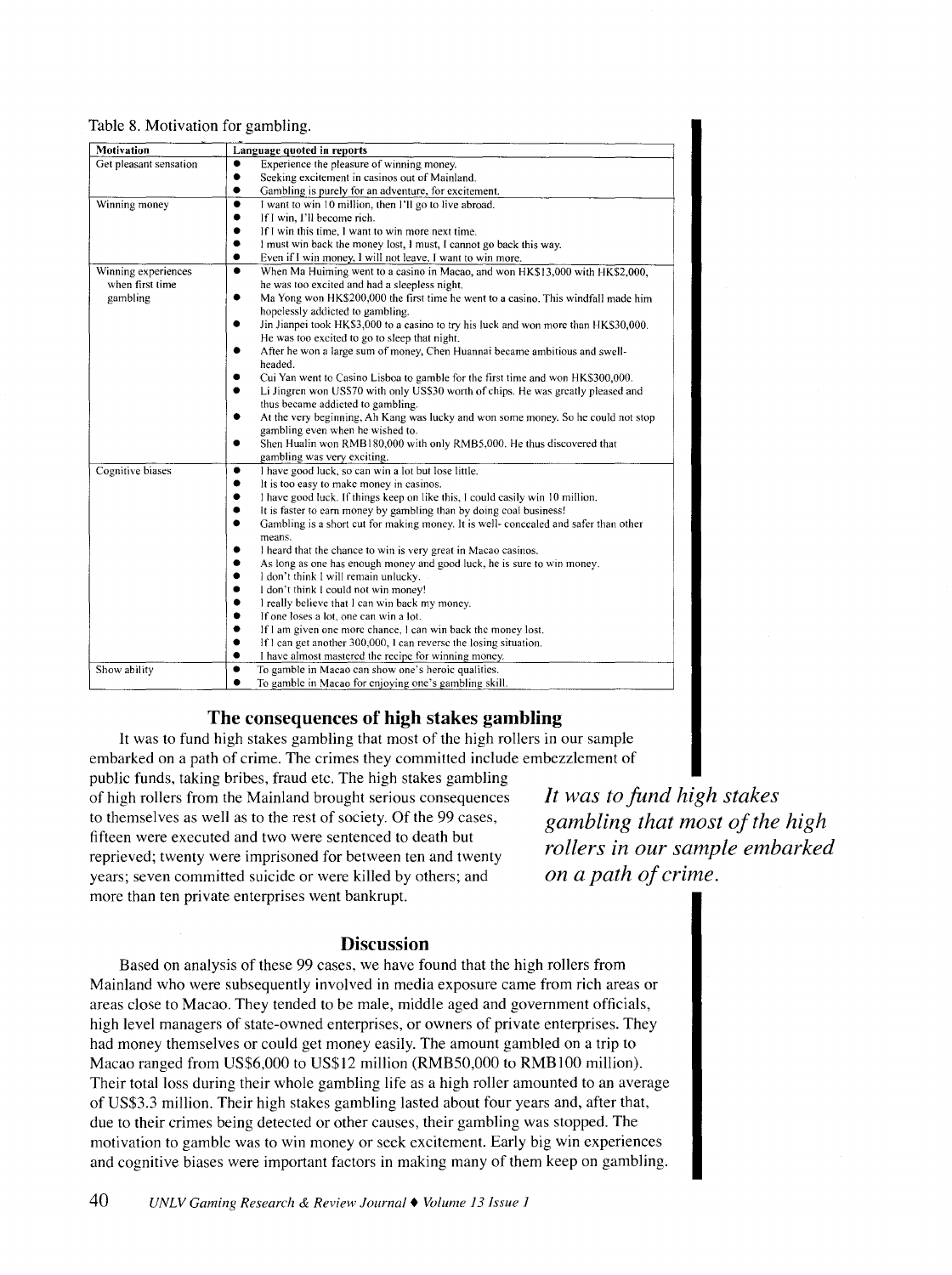Of the 99 cases, government officials represent a high proportion, which could be because government officials could get money more easily and thus gambled higher stakes and got into trouble more often. An alternative explanation is that the public expected higher standards from government officials, so that the media were more readily inclined to report their lapses.

The 99 cases reveal that high rollers' activities in Macao can have serious social consequences in Mainland China. They also raise questions concerning systems of control in force (or, more precisely, absent from) the Macao casino industry.

First, many government officials from Mainland China were brought to Macao by VIP representatives. Such agents deliver customers to the casino, having identified them as potential clients by careful research of their backgrounds (Wang & Eadington, 2008). Thus they knew the income level of the Mainland officials and knew when the source of their money was suspicious. Nevertheless they encouraged them to gamble and lent large sums of money to them.

Second, in many of the cases, players exhibited clear signs of pathological gambling behavior. For example, the subject of one of the reports in our sample was said to have played for 6 days and nights before having to be carried from the casino. A very similar case was reported recently (Nanfang Daily, January. 9, 2009). In neither incident was the player stopped. Again, the casinos and their agents did not appear to accept any responsibility for inappropriate levels of play.

This is possible because Macao's system of regulation imposes no social responsibility code on casinos, whether in mass market or VIP rooms. In the case of VIP rooms, the situation is further exacerbated by the distinctive institutional arrangements. Wang & Eadington (2008) describe in detail a system where the casino assigns the operation of the VIP rooms to natural or legal persons whose names are not precisely recorded in their licenses. The operator of the VIP room in turn does not then deal directly with the high rollers themselves but only with agents (junket operators). These agents, who require no license, have a system of remuneration that offers a clear and strong personal incentive for them to maximize levels of play by their clients. Where they encourage play by making loans to clients to enable them to continue a session, no documentation is issued.

The contrast with jurisdictions in other areas of the world is striking. For example, credit in other regions is allowed either not at all or with restrictions. Australian and American regulation typically requires personal licenses for key managers who are bound by codes of social responsibility. In the United Kingdom, the Gambling Act (2005) imposes a requirement that casinos make a specific named individual responsible for intervening (and recording) when a customer shows obvious signs of pathological play. In Macao, key personnel are unlicensed and have a financial incentive actually to encourage excessive gambling.

The lack of a regulatory framework for anticipating and preventing harm associated with gambling exposes Macao to the risk that Mainland China will conclude that its only course is to restrict the flow of gamblers into the SAR. This implies that the sustainability of the Macao casino sector might well depend on it adopting regulation systematically addressed at preventing the sorts of problems (bankruptcies, fraud, abuse of public funds) reported in the 99 cases we have examined. We detected that high rollers who got into trouble often displayed similar signs and symptoms as observed in general problem gambling populations and, if stakeholders agreed on a new social responsibility framework, this could apply to both the mass market venues and the VIP rooms where high rollers play.

Although this research captures some basic characteristics of high rollers from the Mainland, based on an analysis of 99 cases reported by the Mainland news media, some caution should be exercised concerning its results. First, as the news media tend to pay attention only to the most prominent cases, thus reflecting the high rollers at the highest end of the group, the characteristics of those high rollers that gambled less are not fully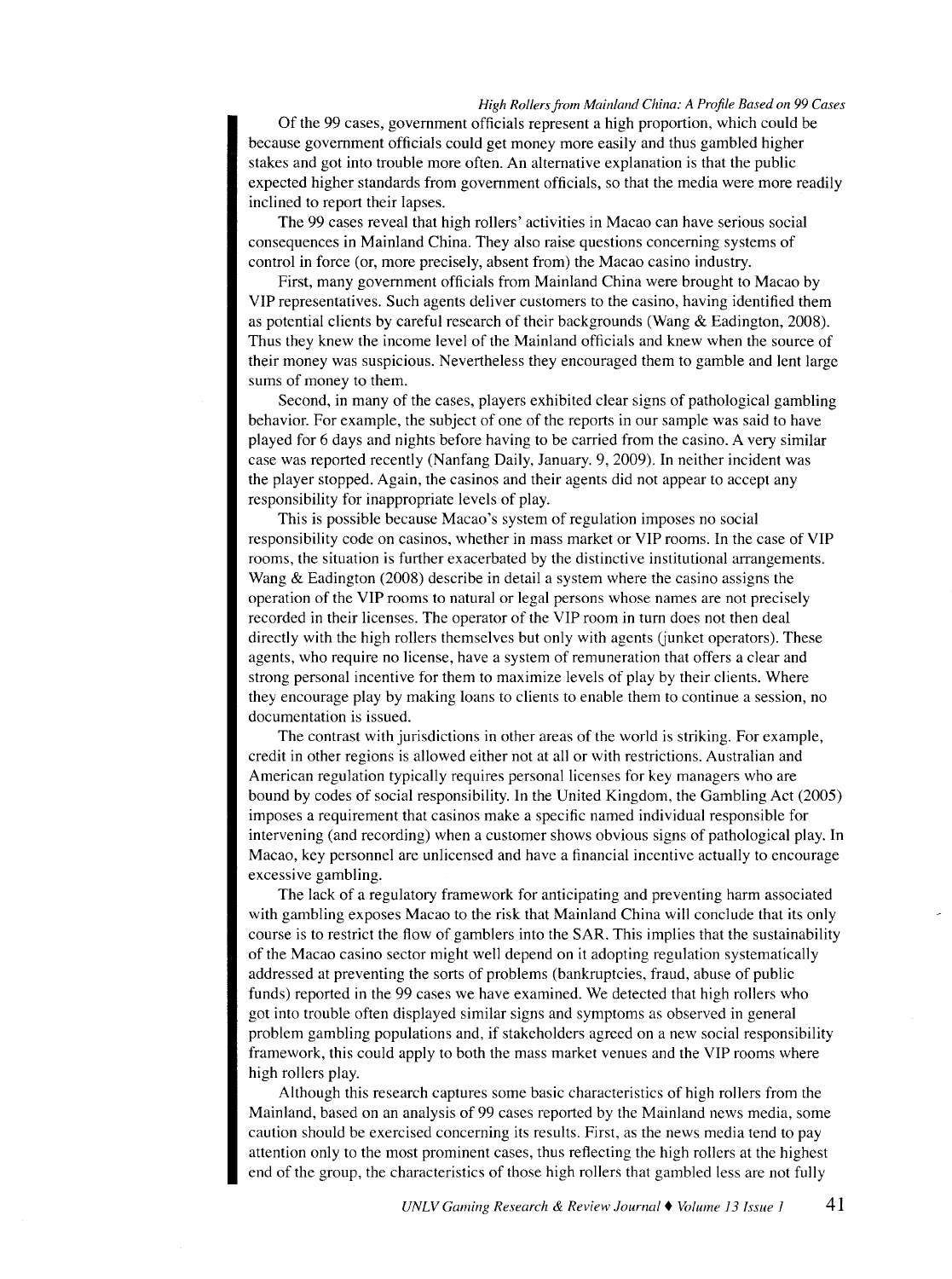reflected in the results. Second, the reports may contain errors, or the people concerned may not remember exactly the actual events (in particular it is demanding to expect high rollers to remember exactly how much money had been lost over several years). Third, data for this study were collected within a specified time period. The composition of the high roller group is likely to change over time such that, when the Mainland China government applies a crack down on gambling by government officials and CEOs of state owned enterprises, there are fewer with this background but more private business owners. Nevertheless, the data provide an insight into the gaming careers of those who gambled big in Macao but whose career ended in death, suicide, imprisonment or bankruptcy. It is striking that extreme behavior as noted here may be related to similar factors as reported generally for populations of dysfunctional gamblers, most of whom engage in gaming on a much more limited scale.

**Acknowledgements** This research was part of the research program supported by The Science and Technology Development Fund of Macao (File No.: 020/2006/A). The authors thank Dr. Jonathan Robert Fearon-Jones of the Advisory Board of Macao Polytechnic Institute for his help in early stage of the writing.

#### **References**

- Blaszczynski A., Huynh, S., Dumlao, V. J., & Farrell, E. ( 1998). Problem gambling within a Chinese speaking community. *Journal of Gambling Studies,* 14(4), 359-380.
- Blaszczynski, A., Ladouceur, R., & Shaffer, H. J. (2004). A science-based framework for responsible gambling: the Reno Model. *Journal of Gambling Studies,* 20(3), 301-317.
- Chan, P. K. (2004 ). How to improve competitiveness of Macao's gaming industry. *Social Review (by Macao Social Development Research Society),* 1, 4-8.
- China Internet Network Information Center. (2007). *2007 Survey Report on Search Engine Market in China.* Retrieved October 10,2007, from http:///www.cnnic.cn.
- Fong, D. K. C., & Ozorio, B. (2005). Gambling participation and prevalence estimates of pathological gambling in a Far-East gambling city: Macao. *UNLV Gaming Research*  & *Review Journal,* 9(2), 15-28.
- Gu, Z. (2006). Product differentiation: Key to Macau's gaming revenue growth. *Journal of Revenue and Pricing Management,* 4(4), 382-388.
- Gu, Z., & Gao J. Z. (2006). Financial competitiveness of Macau in comparison with other gaming destinations. *UNLV Gaming Research & Review Journal*, 10(2), 1-12.
- Innis, M., Healy, T., & Keeley, B. (2003). Hunting for whales. *Far Eastern Economic Review,* 166 (48), 57-58.
- Kilby, J., Fox, J., & Lucas, A. F. (2005). *Casino operations management.* New York: Wiley.
- Lam, D. (2005). Slot or table? A Chinese Perspective. *UNLV Gaming Research* & *Review Journal,* 9(2), 69-72.
- Lambos, C., Delfabbro, P., & Puglies, S. (2007). Adolescent Gambling in South Australia: report prepared on behalf of the Department for Education and Children's Services for the Independent Gambling Authority of South Australia. Retrieved from http://www.scimas.sa.edu.au
- Lau, L., & Ranyard, R. (2005). Chinese and English probabilistic thinking and risk taking in gambling. *Journal of Gambling Studies,* 36, 621-627.
- Li, X. (2001). The Internet of China: Present situation and the trend of development. *Information Magazine,* 8, 8-11.
- Lucas, A. F., Kilby, J., & Santos, J. (2002). Assessing the profitability of premium players. *Cornell Hotel and Restaurant Administration Quarterly,* 43(4), 65-78.
- MacDonald, A. (2000). Premium Player Rating Systems and Standards in Australia. Retrieved June 18,2008 from http://www.urbino.net/ casino2000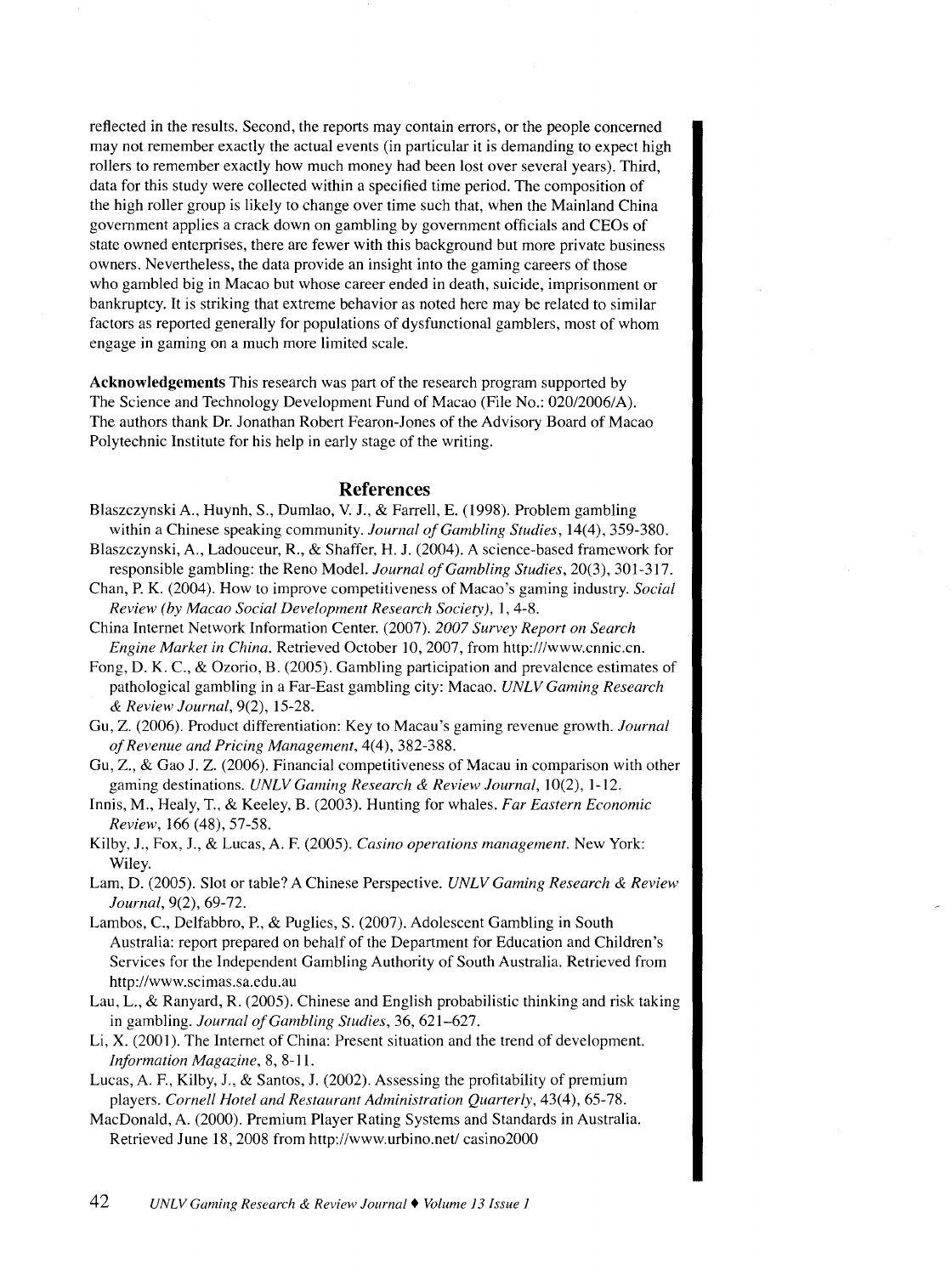MacDonald, A. (2001). Game volatility at baccarat, *UNLV Gaming Research* & *Review Journal,* 6 (1), 73-77.

Mainland might curb visitors to Macao further. (2008, August 21). *Macao Daily.* 

Neumann, W. (2003), *Social research methods: Qualitative and quantitative approaches.*  Boston, MA: Allyn & Bacon.

Ozorio, B., & Fong, D. K. C.(2004). Chinese casino gambling behaviors: risk taking in casinos vs. investments. *UNLV Gaming Research* & *Review Journal,* 8(2), 27-38.

Raylu, N., & Oei, T. P. (2004). Role of culture in gambling and problem gambling. *Clinical Psychology Review,* 23, 1087-1114.

- "The Background of No.1 Corrupted Official's High Stakes Gambling in Macao". (2006, August 14). *First Economic* & *Financial Daily.*
- Wang, H. (2006, November I). Ninety-three percent of gamblers of Macao casinos are from Mainland China. *International Herald Leader.*
- Wang, W. (2005). Intermediary institution within Macao's gaming industry. In Organizing Committee (Ed.), *An International Conference on Gaming Industry and Public Welfare 2005* (pp. 304-313). Macao: China Center for Lottery Studies, Peking University & Macao Polytechnic Institute.
- Wang, W., & Eadington, W. R. (2008). The VIP-room contractual system and Macao's traditional casino industry. *China: An International Journal,* 6 (2), 237-260.
- Wiebe, J., Single, E., & Falkowski-Ham, A (2001). *Measuring Gambling and Problem Gambling in Ontario.* Canadian Centre on Substance Abuse & Responsible Gambling Council (Ontario). Retrieved June 18, 2008, from http://www.responsiblegambling.ca/ articles

Article submitted: 12/15/08 Sent to peer review: 12/16/08 Reviewer comments sent to author: l/20/09 Author's revised version received: 2/16/09 Accepted for publication: 2/24/09